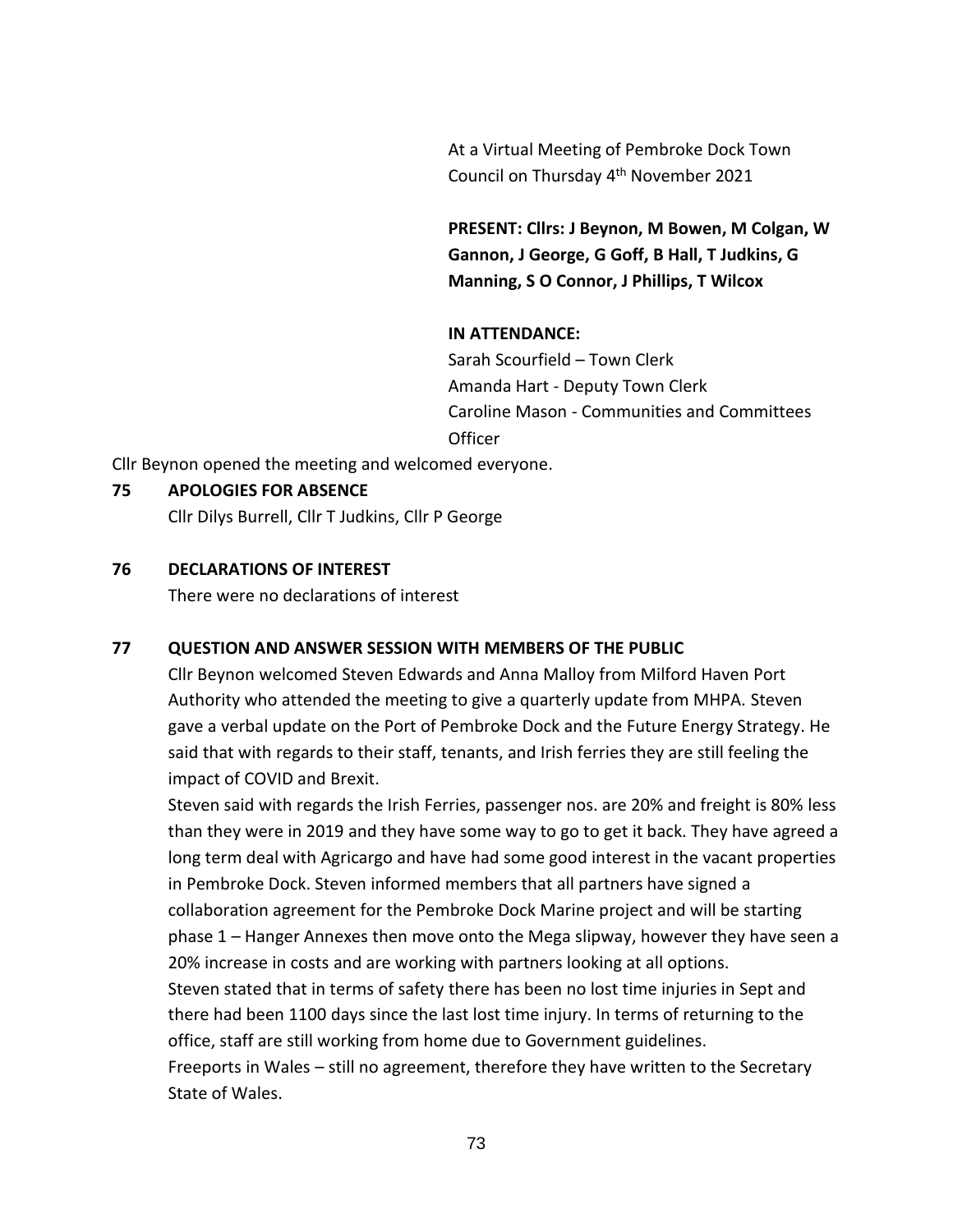Steven also gave an update on the Future Energy Strategy, he said that the Port and Haven have a lot of interest in the green renewable energy. The Celtic Sea demonstration projects should be completed by 2030 and that at least 1 developer per week have been looking at the facilities in the Port and they have a clear picture of where the Port can play a part in being the number one net zero Port in the future.

Cllr Gannon asked if the fall in foot passengers and truck passengers will have an impact on the income of the port and what would be the long-term effects of the ferry link to Ireland as a result of Brexit.

Steven commented that the reduction in passenger is having an impact, it did in 2020 and is it now and revenues to the port have had a 30% reduction in income. He said ultimately their aim is to get the passenger numbers and revenue back to pre-covid and that they do have a long-term contract with Irish Ferries.

Cllr Beynon thanked Steven and Anna for attending the meeting and giving the quarterly update.

## **78 TO RECEIVE AND CONFIRM THE MINUTES OF MEETING HELD ON 7TH OCTOBER 2021.**

| lt was | <b>PROPOSED by Cllr Goff</b>                                    |
|--------|-----------------------------------------------------------------|
|        | <b>SECONDED by Cllr Manning</b>                                 |
|        | RESOLVED - That the Minutes of Thursday 7 <sup>th</sup> October |
|        | 2021 are adopted as a true record.                              |

# **79 MATTERS ARISING FROM THE MINUTES OF THURSDAY 9 th SEPTEMBER 2021. Page 70 item 71 – Community issues**

The Town Clerk stated that PATCH was invited to the meeting but were unable to attend. She said that they are looking at attending the next meeting on  $2<sup>nd</sup>$  December 2021.

## **Page 71 item 71 – Community issues**

Cllr Goff asked if any of the Llanion Ward Councillors had been in contact with the lady in East Dimond Street regarding the issue she was having with her property.

Cllr Phillips commented that this issue had been explained to the lady previously and that it is a Pembrokeshire County Council issue.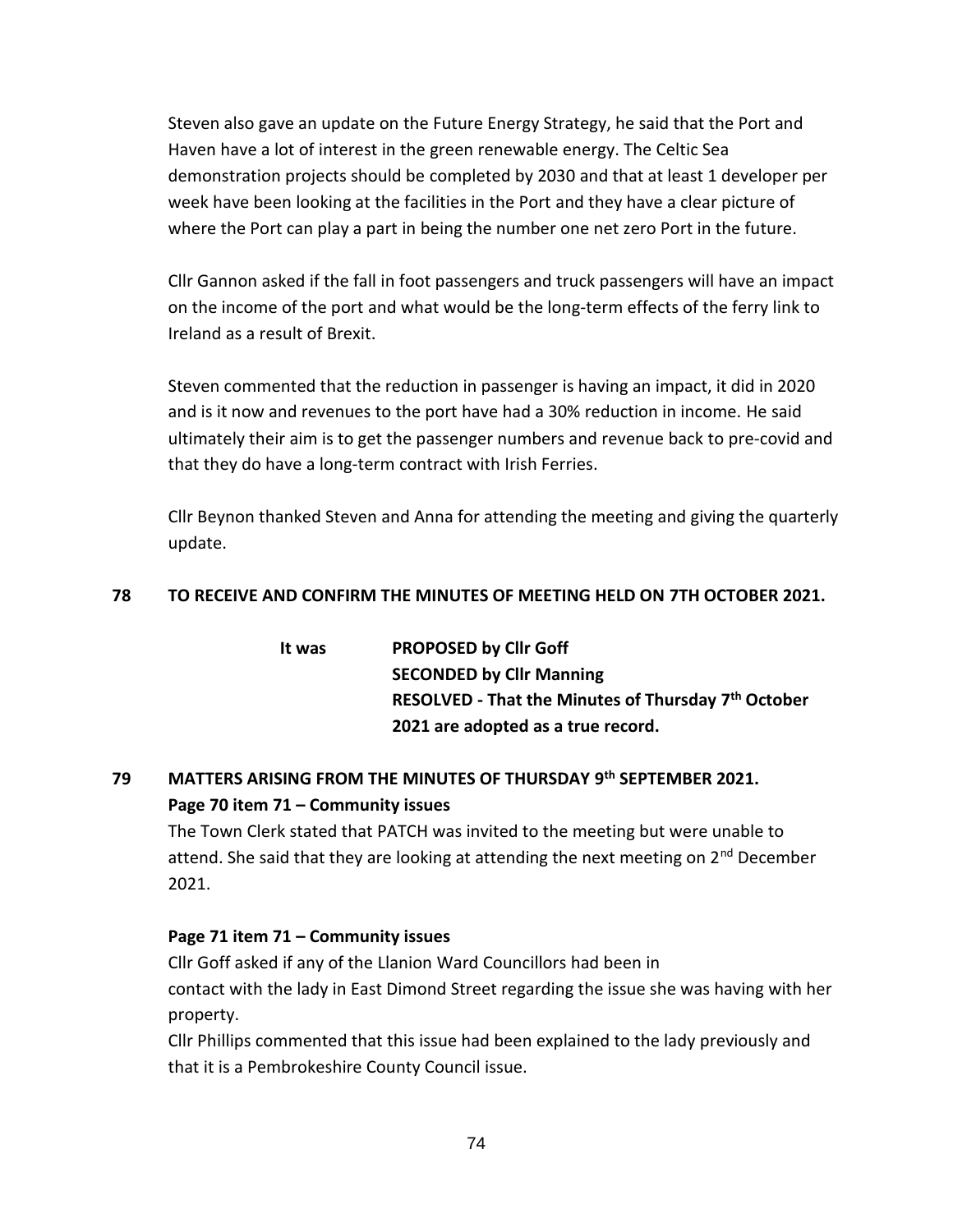## **80 TO RECEIVE AND CONSIDER THE REPORT OF THE TOWN CLERK**

## **54. Traffic & Highways Community Works Fund**

The Town Clerk stated that this fund was discussed in a previous meeting and members were asked for ideas to put forward. She said that the information had been received back from the above fund with regards to Treowen Road traffic calming measures

The application proposes speed reduction measures. Fundable under Highways Community Works would be the procurement and installation of 2 vehicle activated speed indicator signs on Treowen Road.

Pembroke Dock Town Council submitted two other applications. It was confirmed that Treowen Road application given that only one application per authority could be considered.

The other two applications were:

• 'Removal of Cobbles-Dimond Street, Pembroke'. They have stated *"There may be an invitation to submit a Traffic & Highways Community Works Fund application next year 2022-23. Before considering resubmitting this please check the guidance note section on what schemes funding will be available for. As this application was not considered for 2021-22 I have not discussed it further with colleagues, but I am doubtful if the request would have been considered under the existing allowable funding criteria."*

• 'L shape bus shelter –Laws Street'.

*"There may be an invitation to submit a Traffic & Highways Community Works Fund application next year 2022-23. Before considering resubmitting this please clarify with more detail what is proposed. I understand that the width of the pavement is restricted making an enclosed bus shelter difficult; though a cantilever or ¼ side shelter may be suitable providing limited protection."*

Confirmation was required that Pembrokeshire County Council takes forward the application 'Traffic Calming Measures on Treowen Road, Pennar, Pembroke Dock' in the form of procurement and installation of 2 vehicle activated speed indicator signs on Treowen Road.

The Town Clerk stated that they have informed her that there is a match funding cost to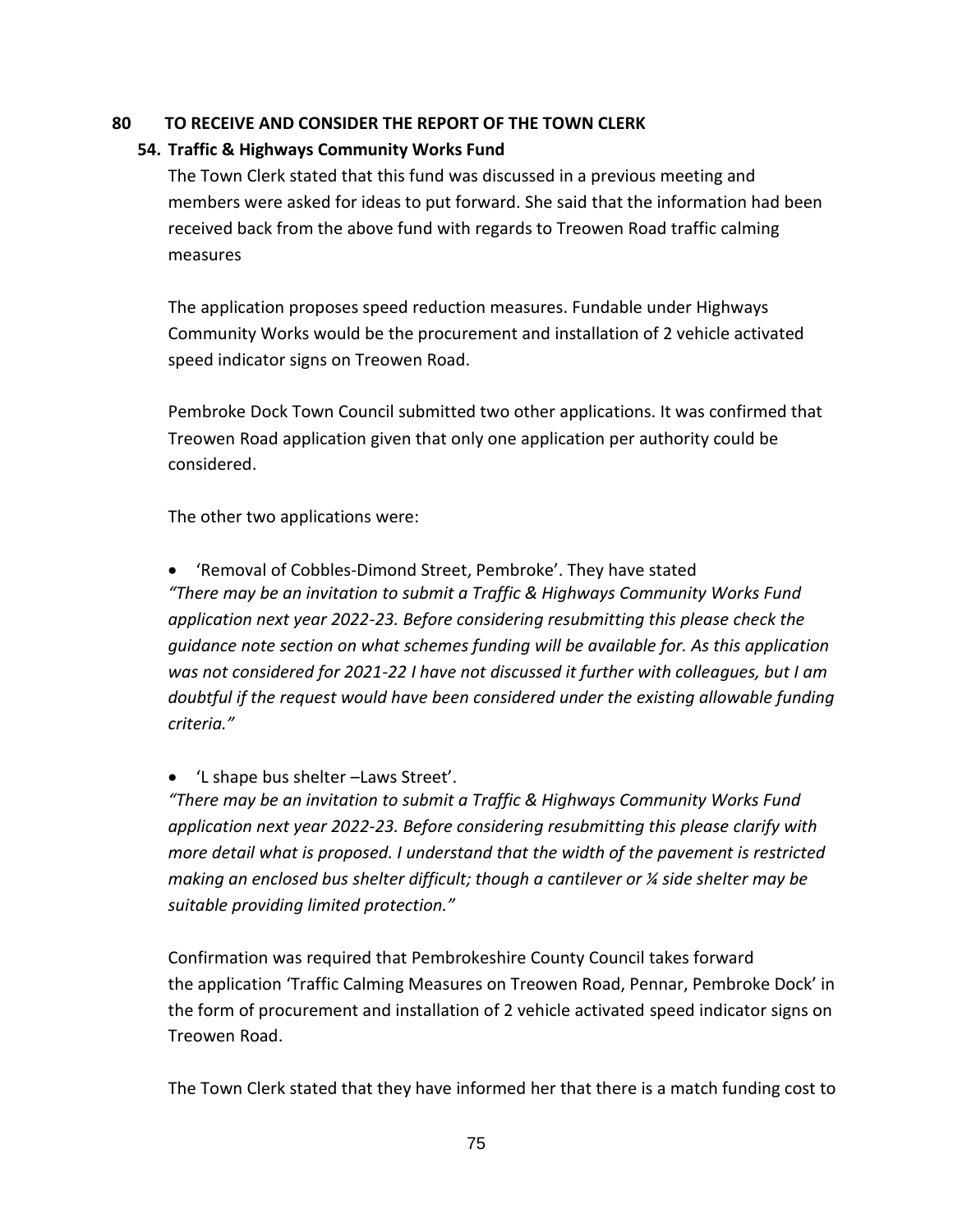Pembroke Dock Town Council of £1,000, she said that the Fund for this could be allocated from the Action plan pot to ensure the funding is not lost.

> **It was PROPOSED by Cllr Beynon SECONDED by Cllr Manning RESOLVED – That PDTC agree to pay the match funding of £1,000 from the Action plan budget.**

## **A Vote was taken, all members agreed**

Cllr Bowen commented that she wasn't aware that there was match funding needed but she is very happy there is a possibility to have an L shaped bus shelter.

Cllr Beynon suggested that when the Finance Committee meet in the future, they could put some funds aside for match funding projects.

## **55. MHPA Representative**

The Town Clerk stated that she had received notification from Rhian Cowen who is currently the towns MHPA representative that she will need to step away from the role as she is moving out of the town. She said that Council will therefore need to readvertise for the role, and asked members if they know anyone who may be interested to ask them to get in contact with her. The Town Clerk informed members that another advert will be coming out in the coming weeks.

## **56. Visit Pembrokeshire**

The Town Clerk stated that she had been contacted by the CEO of Visit Pembrokeshire who are the official Destination Management Organisation for Pembrokeshire. They are a business led partnership with the public sector, working together to grow tourism for the benefit of all.

They state that they were successful in securing £91K grant from the Enhancing Pembrokeshire grant scheme which alongside match funding from the Private sector, had enabled them to deliver 12 months of integrated destination marketing activity. They commented that they are looking to secure further funds for beyond April 2022, but PCC have informed that whilst there is no funding to support strategic projects.

They have commented that there are several localities where individual Enhancing Pembrokeshire grant allocations which will remain underspent for this year and have been informed by PCC that if individual councils were supportive of an application from Visit Pembrokeshire, focussed on continued Destination Marketing for the benefit of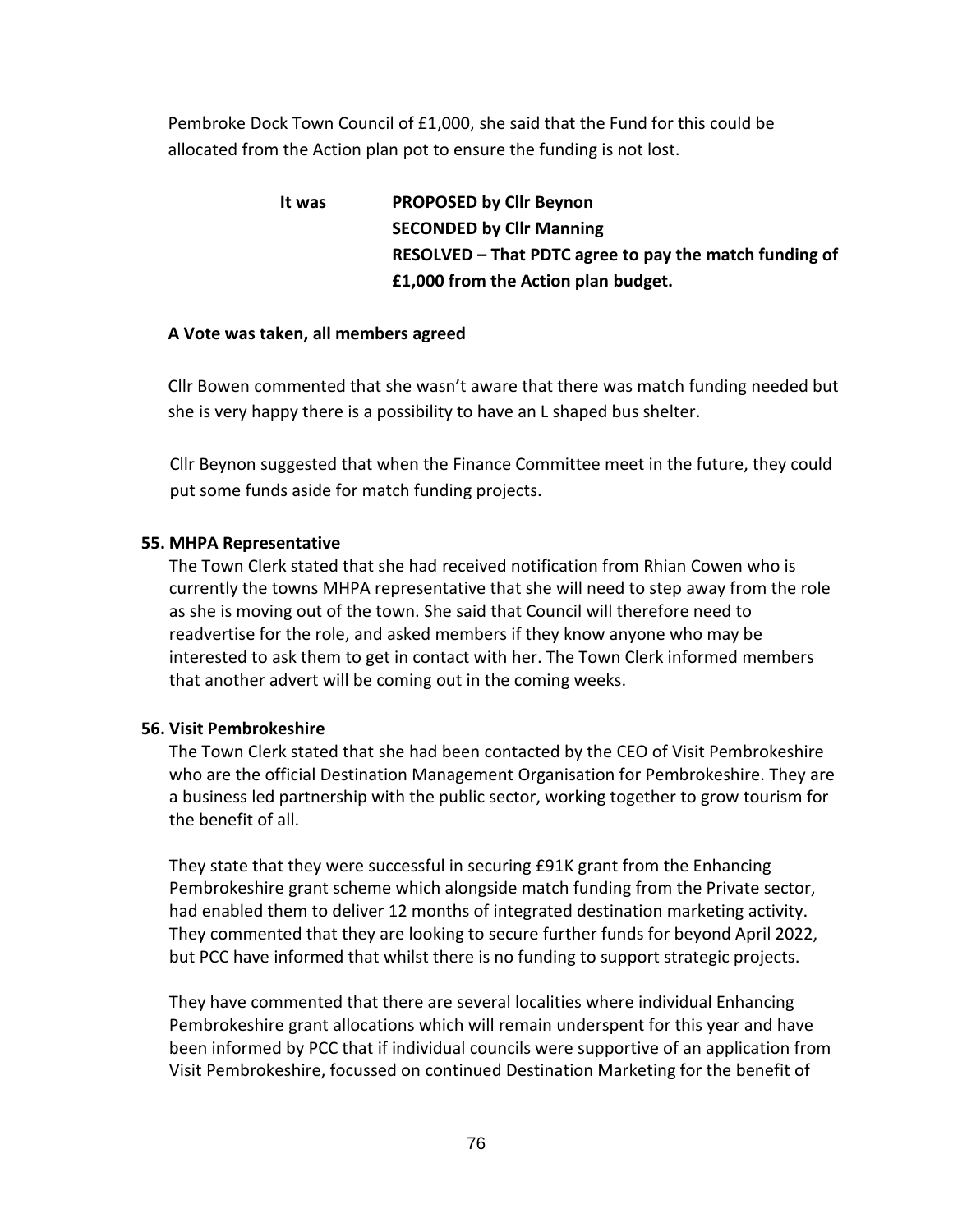Pembrokeshire as a whole, and to allocate some of the underspend to this PCC would be happy to consider an application on this basis.

The Town Clerk informed members that they are looking to have one pot of money to promote Pembrokeshire but there are no guarantees it will be spent on Pembroke Dock.

Cllr Beynon commented that Visit Pembrokeshire was set up by PCC, PCNP and other Private sectors to form one Business Partnership to promote different areas of Pembrokeshire. He proposed that if members are happy to allocate some funds, we should ask to have the opportunity to see what they have planned for Pembroke Dock with regards marketing and selling our town to tourists.

> **It was PROPOSED by Cllr Beynon SECONDED by Cllr Bowen RESOLVED - That PDTC allocate some funds and request to see the planned promotion of Pembroke Dock**

## **All members agreed**

## **57. Finance Committee Budget 2022/2023 Recommendations**

The Town Clerk stated that the Finance Committee had reviewed the budget after the last council meeting in order to find ways for reducing the precept.

The Town Clerk stated that she had attached a copy of the agreed budget from the last meeting for members.

Cllr O Connor commented at the last meeting members agreed for the Finance Committee to review the draft budget to look at making savings to reduce the precept. He said that the Finance Committee recommended the following cuts:

| Code | <b>Description</b>       | <b>Reduction amount</b> | Reason                                |
|------|--------------------------|-------------------------|---------------------------------------|
| 1117 | Website                  | £1,500                  | Reasonable changes have been          |
|      |                          |                         | made to the current website to        |
|      |                          |                         | meet current regulations              |
| 1514 | <b>West Llanion Pill</b> | £1,200                  | This has not progressed with PCC      |
|      |                          |                         | and with the current plans in the     |
|      |                          |                         | surrounding area the Clerk would      |
|      |                          |                         | not advise the Town Council to take   |
|      |                          |                         | this area on.                         |
| 1705 | Civic Regalia            | £4,300                  | The funds were earmarked for a        |
|      |                          |                         | chain which could be made as a local  |
|      |                          |                         | project, this is not a simple process |
|      |                          |                         | and the finished product may not      |
|      |                          |                         | meet expectations so for that reason  |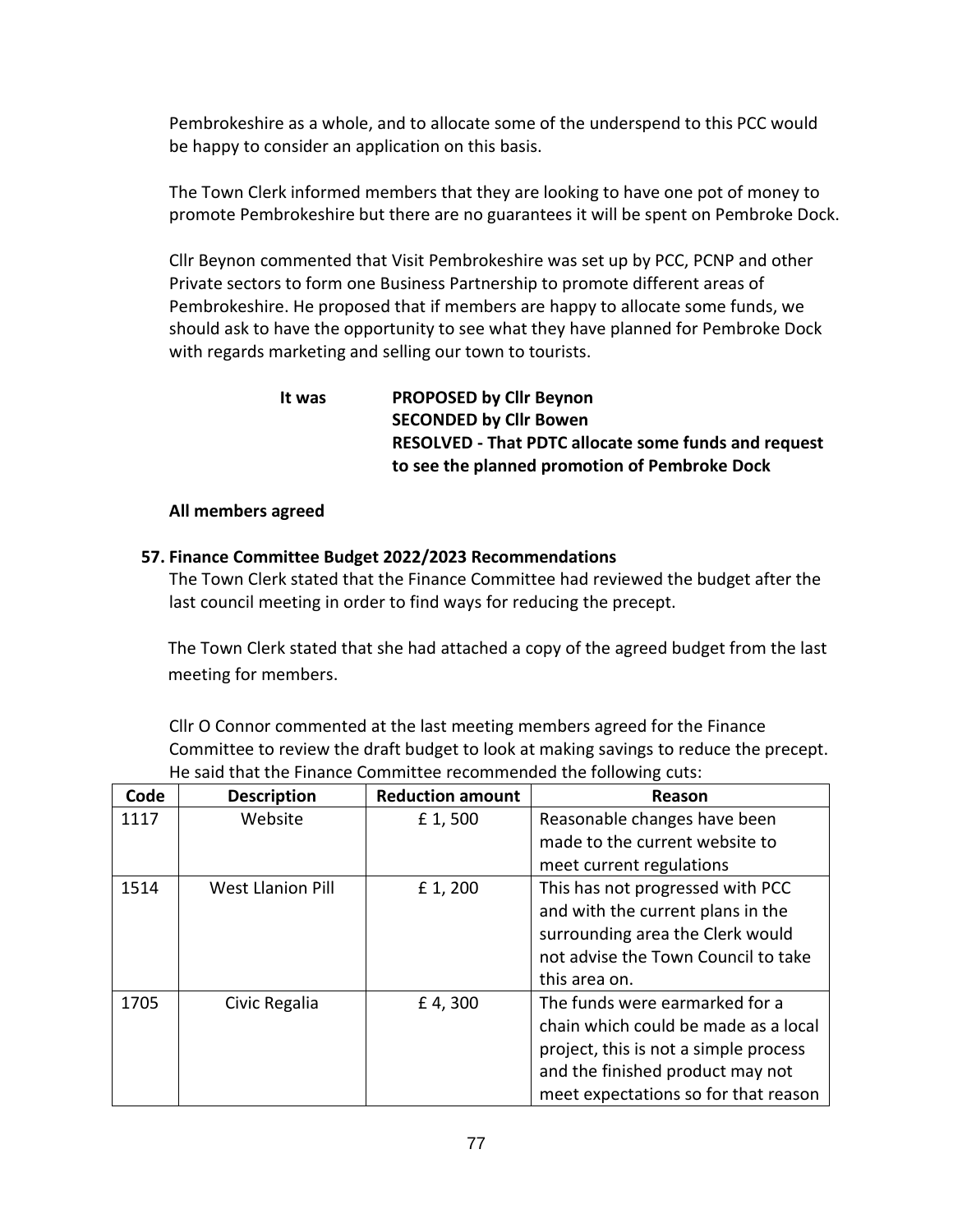|      |                     |         | it was agreed the current chain was<br>sufficient.                                            |
|------|---------------------|---------|-----------------------------------------------------------------------------------------------|
| 1808 | Town Band           | £1,000  | This project will not be going ahead                                                          |
| 1810 | Freedom of the Town | £1,000  | This event will not be going ahead                                                            |
| 1812 | Queens Jubilee      | £ 3,000 | It was felt the budget could be<br>reduced with smaller events being<br>held around the town. |
|      |                     |         |                                                                                               |
|      | <b>Total Amount</b> | £12,000 |                                                                                               |

There were a number of other suggested areas where cuts could be made but the finance committee did not recommend these cuts were made. They are

| Code | <b>Description</b>     | <b>Reduction</b> | Reason                                                                                                      | <b>Committee reason for not</b>                                                                                                   |
|------|------------------------|------------------|-------------------------------------------------------------------------------------------------------------|-----------------------------------------------------------------------------------------------------------------------------------|
|      |                        | <b>Amount</b>    |                                                                                                             | making a cut                                                                                                                      |
| 1626 | West Wales<br>Maritime | £2,500           | This is the only<br>application granted<br>the full requested<br>amount with all other<br>applications only | This is a one-off payment<br>and the organisation is<br>good for the town                                                         |
| 1625 | <b>Pennar Robins</b>   | £4,500           | being part granted.<br>There are other grant<br>sources available                                           | It was agreed this grant<br>should be given to help<br>towards the tractor as they<br>support a lot of children in<br>the town    |
| 1805 | Christmas              | £1,500           |                                                                                                             | The Clerk confirmed that<br>for a full event to be held<br>the funds would be<br>required, reduction would<br>see a reduced event |
|      | <b>Total</b>           | £8,500           |                                                                                                             |                                                                                                                                   |

|                                     | <b>Income</b> | Expenditure  |
|-------------------------------------|---------------|--------------|
| <b>Bank totals</b>                  | £164,151.57   |              |
| Income still expected               | £66,923       |              |
| Budget still to be spent            |               | (E139, 923)  |
| Rear building cost not budgeted for |               | (E 24,000)   |
| <b>Business reserve</b>             |               | (£50,191.25) |
|                                     |               |              |
| <b>Totals</b>                       | £231,074.57   | £214,114.25  |
| <b>Surplus</b>                      | £16,960.32    |              |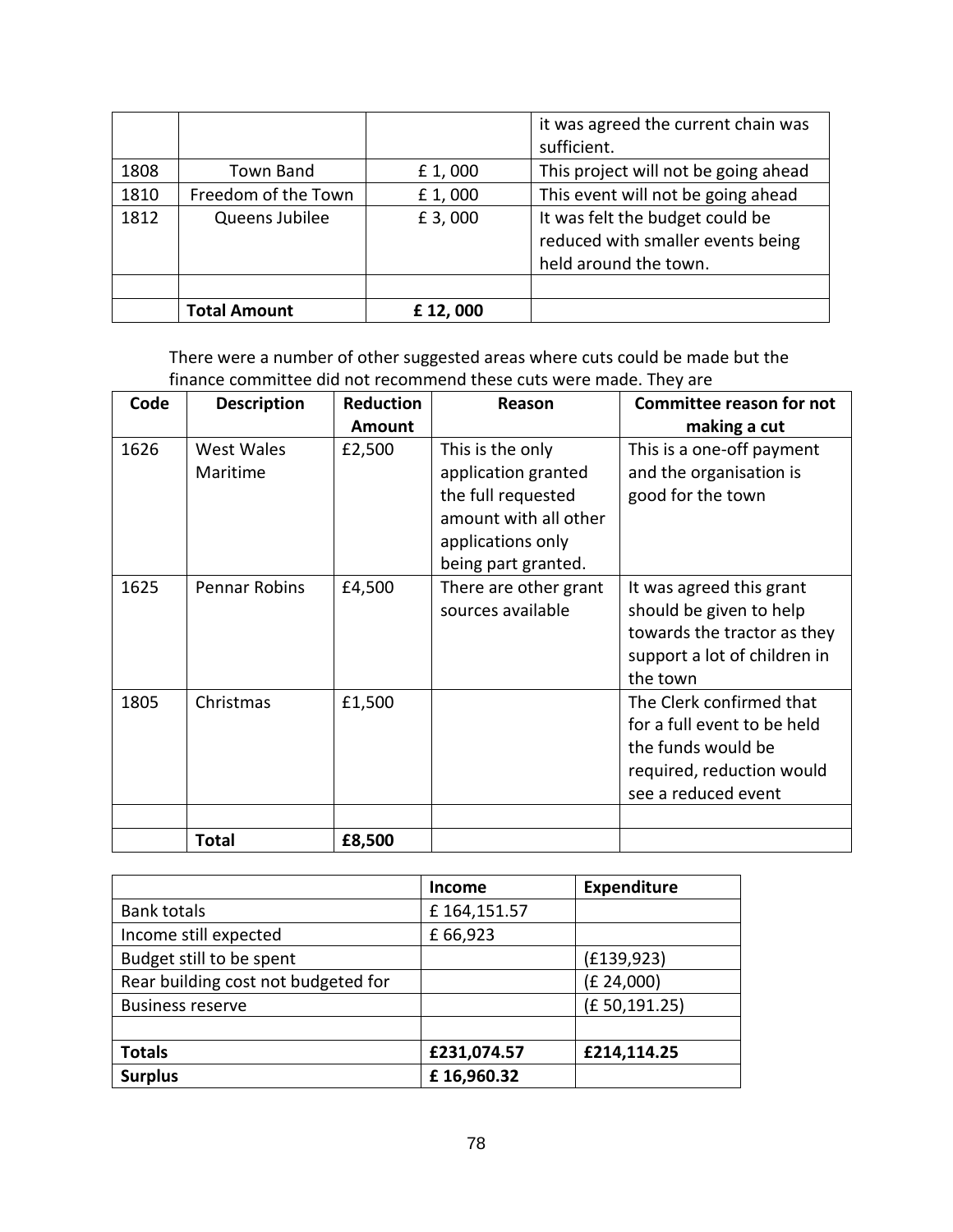| Proposed 21/22 budget           | £238,520 |               |                |
|---------------------------------|----------|---------------|----------------|
| Savings recommended by Finance  |          | £12,000       |                |
| Committee                       |          |               |                |
| Surplus                         |          | £16,960       |                |
|                                 |          |               |                |
| <b>Required Precept request</b> | £209,560 | £59.69 ph $*$ | 4.38% increase |

*\*£2.51 per band D household increase on 21/22*

|                     | <b>Reduction</b> | Precept  | <b>Amount Per H/hold</b> | % increase |
|---------------------|------------------|----------|--------------------------|------------|
| West Wales Maritime | £2,500           | £207,060 | £58.98                   | 3.04       |
| Pennar Robins       | £4,500           | £205,060 | £58.41                   | 2.13       |
| Christmas           | £1,500           | £208,060 | £59.26                   | 3.63       |

Cllr O Connor commented that this budget is a good compromise so that PDTC don't lose all the good things the Council are doing for the town. He said that the Finance Committee looked at all avenues and did not want to lose what the core business is and protecting the town and its heritage.

| lt was | PEOPOSED by Cllr O Connor                            |
|--------|------------------------------------------------------|
|        | <b>SECONDED by Cllr Beynon</b>                       |
|        | RESOLVED – That PDTC accepted the proposed Budget of |
|        | £209,560 for 21/22.                                  |

## **A Vote was taken, 10 members for**

## **All members agreed.**

## **58. Police and Crime Commissioner – Draft Police and Crime Plan**

The Town Clerk stated that information has been received from the Police and Crime Commissioner with regards to the draft police and crime plan, she said that she had emailed the information out to all members and asked them if they would review the plan and provide comments.

## **All members agreed**

## **59. Councillor Phillips Email Update**

The Town Clerk stated that she that she had received the below email from Councillor Phillips which all members had seen, and it was suggested it was discussed as part of the agenda at this meeting. Please see information below.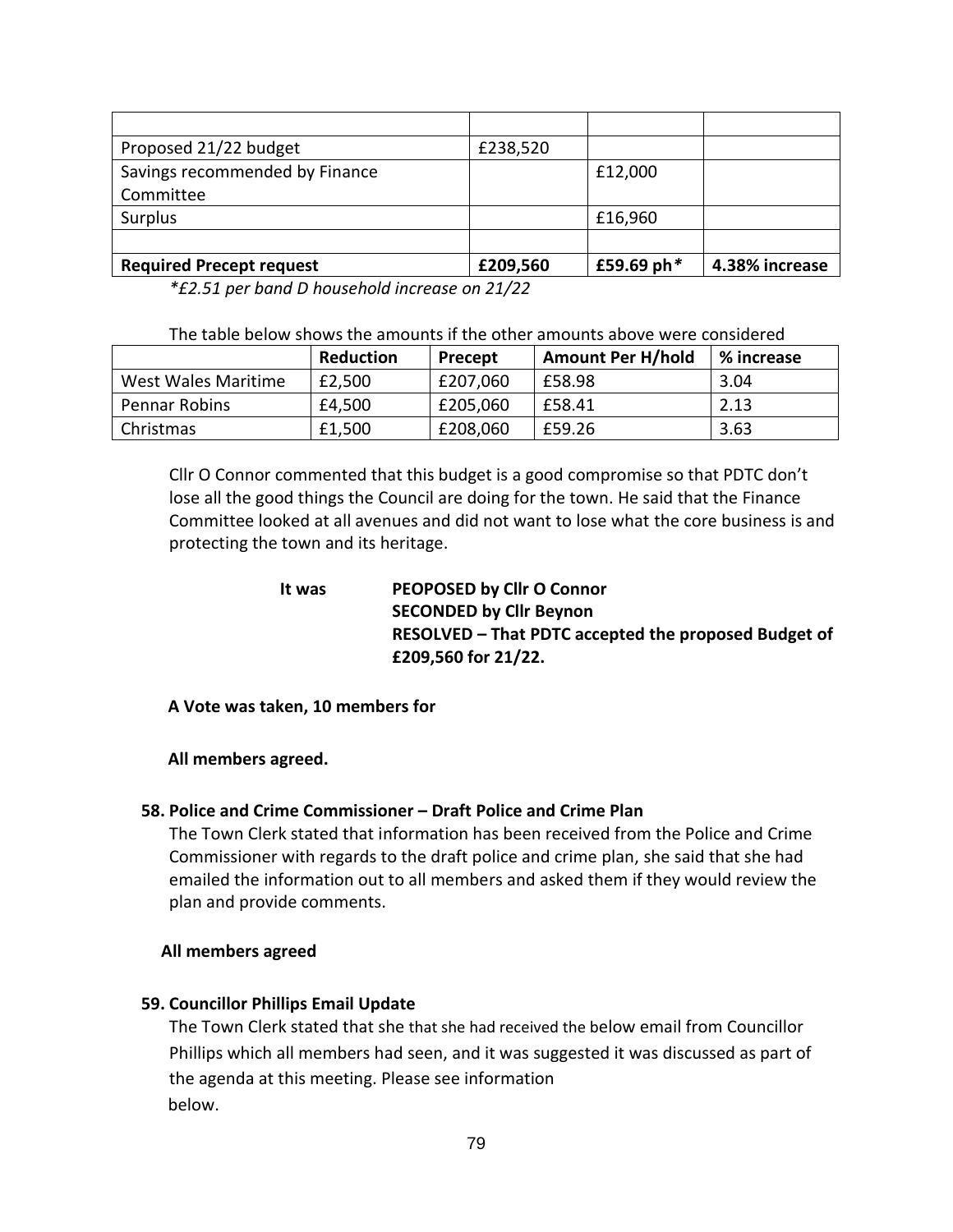*"It's some time now since the Action Plan group got together. Could we arrange a Meeting soon to follow up/review our plan and implement some of the ideas put forward. Some if our newer Members might like to get involved.*

A meeting will not be arranged until start of 2022. Office staff have a large amount of work to undertake, and an action plan meeting will not be prioritised over other tasks at present.

## *Park Signage*

*Could we look into the cost of new signage for the park, it's History, rules and regulations regarding age restrictions on equipment, banning of vehicles/motorcycles etc. and the control of dogs when off the lead. An unfortunate incident happened to me and my granddaughter last week, when two bulldog type dogs came bounding at us at some speed, frightening the both of us. The owner was unaware where his dogs were, as he was on his phone facing in the opposite direction. I made myself known and asked politely, could he keep his dogs under control. He wasn't very polite back to me!*

The Town Clerk asked members if they could confirm the wording they wanted on the signage, and locations they would like the signage erected within the Memorial Park so she could gain costings from PCC.

Members discussed the park signage with regards the type of signs that would be needed, how it could be funded and enforced. It was agreed that it would need to be brought to a future meeting as an agenda item to discuss and make informed decisions once costs had been obtained.

*Pleased to see the fencing around the playpark being completed, but when will the fencing be renewed around the tennis courts/skatepark, which is spoiling the image when we are trying to improve things. I am getting lots of comments about this situation.*

The Town Clerk informed members that it is the responsibility of this Town Council to replace not PCC, the old fencing was recently removed because it had become a hazard. The replacement of this fence will be at the cost of the Town Council it will be brought to Council in due course. She said that she would need members agreement if they wanted the fence to be replaced but it would be a cost to the Town Council.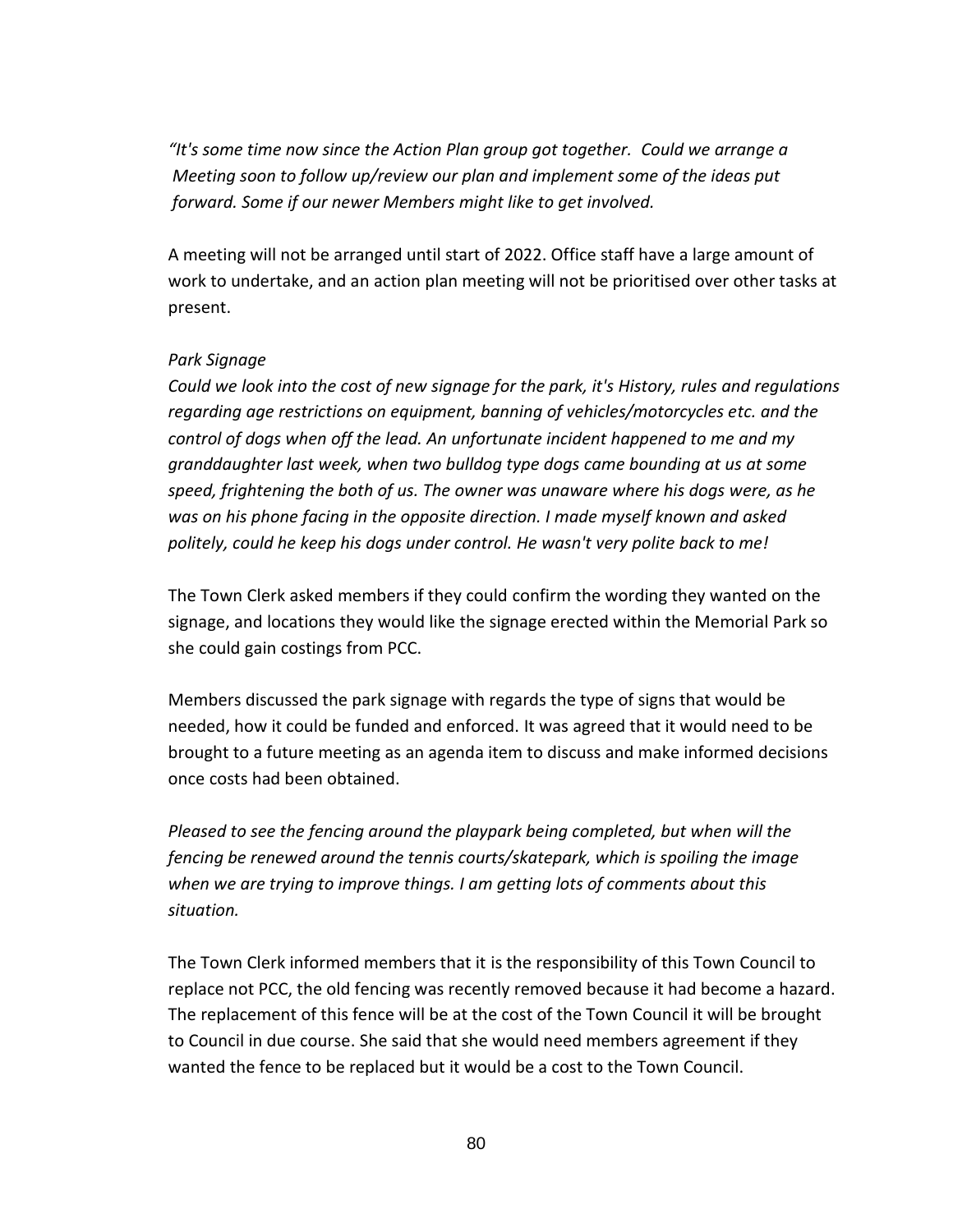*Did we find out where the large recycling bin disappeared to? Apparently the bin in the small playground is a Health and Safety issue according to one of P.C.C.'s staff, could we get this replaced as soon as possible.*

The Town Clerk informed members that the recycling bin did not disappear it was taken away due to the works being undertaken on the play area. She said it will be replaced and that there has been nothing raised to her from PCC about the bin being a Health and Safety issue, and that she would confirm with PCC if this is the case.

## *What has happened to the concrete gate entrance, and is this in hand for re-building?*

The Town Clerk stated that it was knocked down and it was due to a delivery to the bowls club and will be rebuilt in due course.

Cllr Hall commented that the lorry driver admitted liability and the pillar will be moved back further when it is rebuilt.

## *Plaque to commemorate 1941 bombings, is this progressing?*

The Town Clerk stated that she has discussed the plaque with John Evans and is waiting for agreement for costs to be shared with Sunderland Trust and agreement of the type of plaque. She said that this is an item which has not been budgeted for.

*Property corner of Bush /Gwyther Street- no progress seems to have been made regarding this eyesore. Could we write again to P.C.C. there are options now with new Legislation regarding Compulsory Purchase. We are no further ahead after three years, and neighbours particularly Mrs Cashman need a definitive answer."*

The Town Clerk informed members that there has been no progress, as there has been no works required on the property. She advised members that as a Councillor for this ward you can contact PCC for an update and feedback to a meeting. The Town Clerk stated that she would forward to contact details to Cllr Phillips.

- **81. TO RECEIVE AND CONSIDER THE SUPPLEMENTARY REPORT OF THE TOWN CLERK** There was no supplementary report.
- **82. ANY OTHER ITEMS WHICH THE MAJOR DECIDES ARE URGENT** There were no other items which are urgent.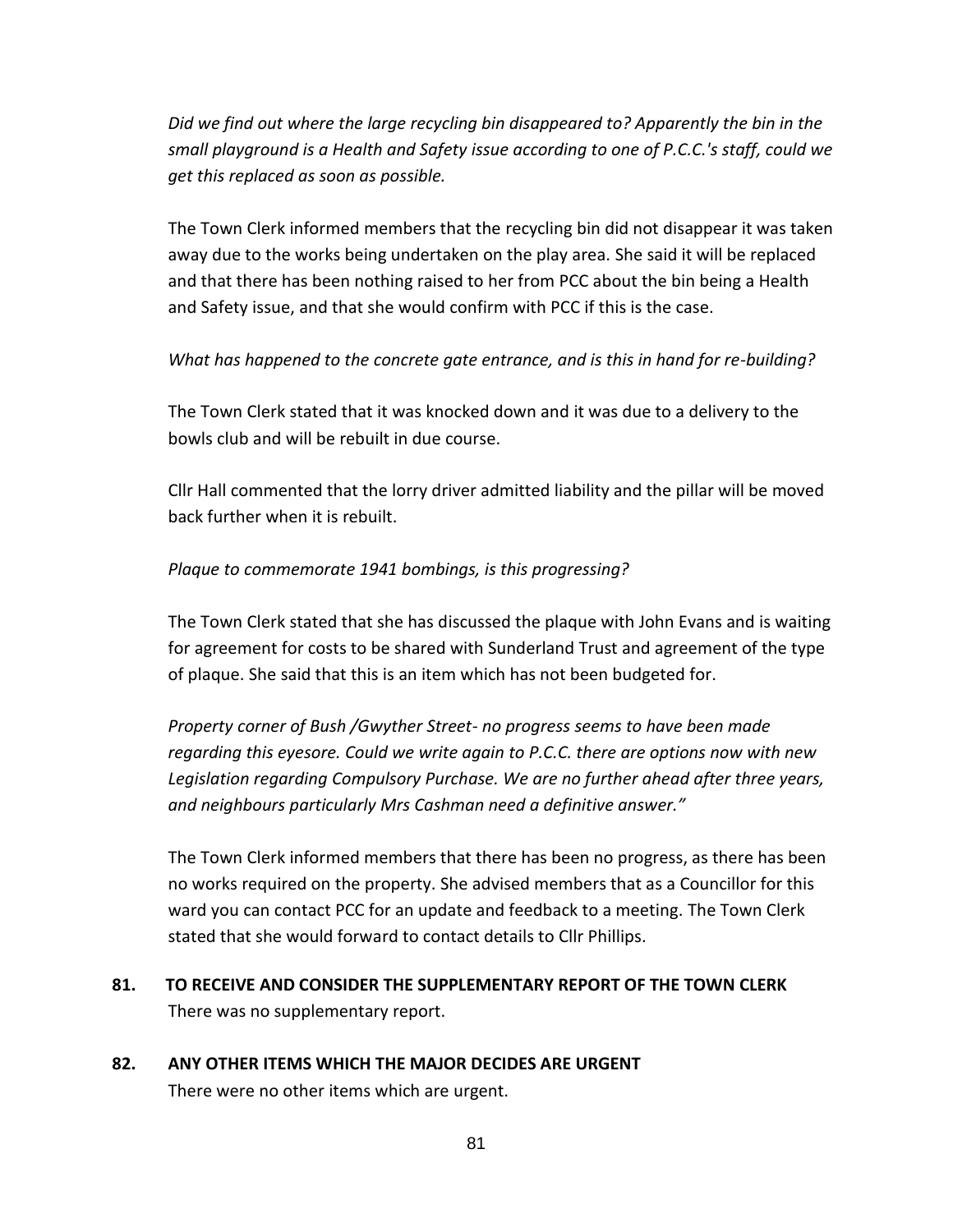# **83. TO RECEIVE A REPORT FROM TOWN COUNCIL REPRESENTATIVES SERVING ON OUTSIDE BODIES**

Cllr Phillips gave an update from the Heritage Centre and informed members on the official opening of the Battle of Britain exhibition, she said that there were visitors from Schools, local organisations and visitors from overseas. Cllr Phillips commented that the visitor numbers for September and October had been as high as in August this year. She said that the accreditation is going well and informed members that the Centre will be closing from  $17<sup>th</sup>$  December until mid-February. She said that she attended the AGM and the Chair gave a very positive report and they have a number of up and coming events planned for next year.

Cllr Manning informed members that he had attended two One Voice Wales meetings one for larger Council and one for the area. The first course was about Community Carbon Literacy training, he said that One Voice Wales are going to set up online courses to explain the sciences and focusing on a solution.

Cllr Manning commented that the second course he attended was about reliance to Cyber Attack. He said that during COVID most Councils across Wales were doing online meetings and the biggest issues were around the security of laptops and that some people had been hacked compromising Council information. Cllr Manning commented that County Councils like PCC have their own protection, but this is for Town & Community Councils. The one adopted by Welsh Government is called Cyber Nijas for Councillors and its completely free we just need to contact the group to set up a meeting to assist with upgrading security protection on members computers. He said that he had sent links to the Town Clerk.

Cllr Manning commented that all members had received an email from One Voice Wales regarding Section 47 multi location meeting survey, he said he had had a look at it and gone through the questions and they are very bias excepting everything to be done remotely. Cllr Manning commented that a lot of Councils don't have the equipment for face-to-face meetings and to allow connection online which would mean a financial implication to comply with Welsh Government guidelines.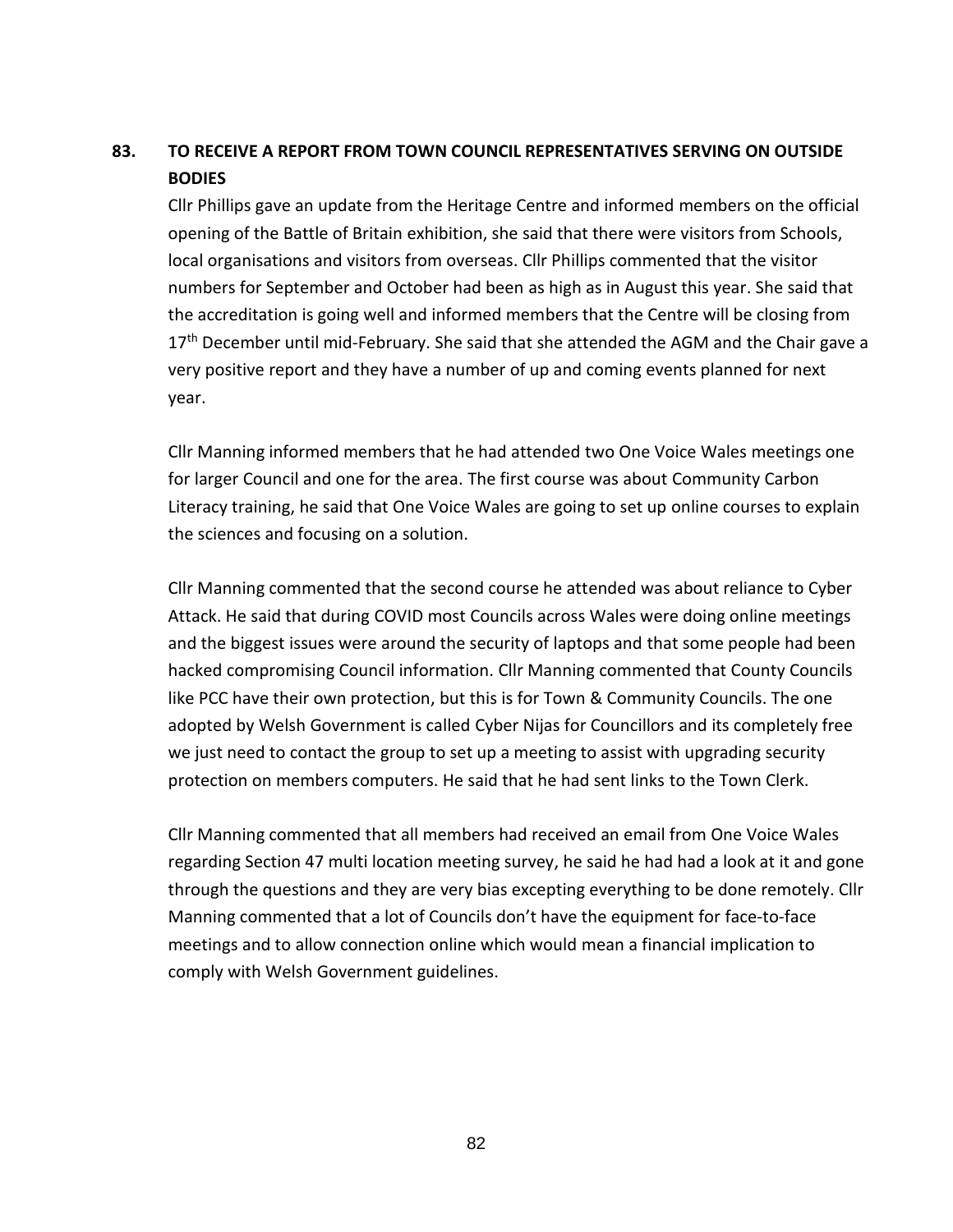## **84. TO RECEIVE AND CONSIDER THE FINANCIAL REPORTS**

# **ACCOUNTS FOR PAYMENT**

| <b>Date</b> | <b>Description</b>              | <b>Amount</b> |
|-------------|---------------------------------|---------------|
| 30.09.2021  | Post Office                     | £14.23        |
| 30.09.2021  | Google Ltd                      | £5.80         |
| 01.10.2021  | <b>Clarity Copiers</b>          | £43.55        |
| 01.10.2021  | 1 & 1 Internet Ltd              | £9.94         |
| 01.10.2021  | <b>British Gas</b>              | £37.98        |
| 04.10.2021  | P A Lynch                       | £1,500.00     |
| 11.10.2021  | <b>B T Group</b>                | £151.16       |
| 13.10.2021  | 1 & 1 Internet Ltd              | £6.00         |
| 19.10.2021  | S Scourfield sundries           | £8.50         |
| 20.10.2021  | Screwfix                        | £13.24        |
| 21.10.2021  | SWALEC                          | £37.10        |
| 21.10.2021  | One Voice Wales - Cllr Training | £210.00       |
| 21.10.2021  | Postage - EGM                   | £6.72         |
| 23.10.2021  | <b>Bank Charges</b>             | £7.50         |
| 25.10.2021  | Zoom                            | £14.39        |
| 26.10.2021  | S Scourfield sundries           | £16.80        |
| 27.10.2021  | <b>British Gas Trading</b>      | £45.04        |
|             |                                 |               |

# **PAYMENTS PREVIOUSLY AGREED** e.g., Grants, Sec 137 payments, allowances

| <b>Date</b> | <b>Description</b> | Amount  |
|-------------|--------------------|---------|
| 11.10.2021  | Pembroke Boro AFC  | £750.00 |
|             |                    |         |

## **ACCOUNT RECEIPTS**

| Date       | <b>Description</b>                                    | Amount  |
|------------|-------------------------------------------------------|---------|
| 02.10.2021 | Interest                                              | £0.97   |
| 19.10.2021 | £40.00<br>Rotary $-$ poppy wreaths                    |         |
| 21.10.2021 | Valero Energy Ltd - Donation towards Christmas Events | £200.00 |
| 22.10.2021 | Pembroke & District Male Voice Choir - poppy wreaths  | £40.00  |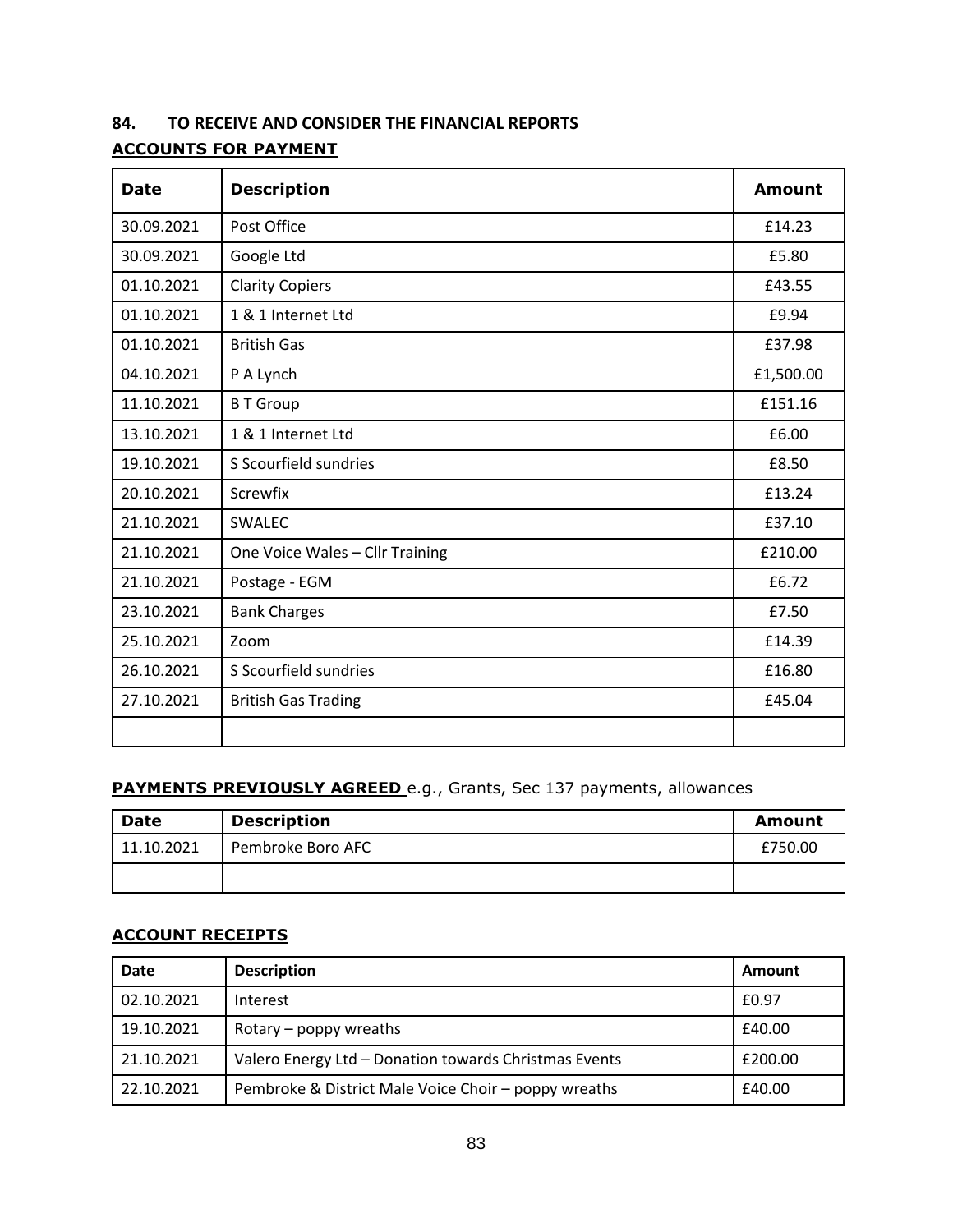#### **SALARIES AND WAGES**

| 06.10.2021-05.11.2021   | <b>Salaries</b> | l £ 3777.88  |
|-------------------------|-----------------|--------------|
| 06.10.2020 - 05.11.2021 | Tax & NI        | l £ 861.95   |
| 06.10.2020 - 05.11.2021 | Pensions        | l £ 1.474.10 |

#### **ACCOUNT BALANCES**

| 28.10.2021 | <b>HSBC Business Account</b> | £46.158.65  |
|------------|------------------------------|-------------|
| 28.10.2021 | <b>HSBC Premium Account</b>  | £117.993.02 |

**It was PROPOSED by Cllr Manning SECONDED by Cllr G Goff RESOLVED: That Pembroke Dock Town Council approve payments of the above Payments, Receipts, Salaries and Wages.**

## **85. AGENDA ITEMS FOR THE NEXT MEETING**

There were no agenda items suggested for the next meeting

## **86. COMMUNITY ISSUES**

Cllr Manning commented about the road going around to Bush Street and asked if Council had been informed when the work is going to be done. The Town Clerk confirmed that Council had not be notified but she would contact PCC to see when the work will be carried out.

Cllr Phillips commented about the number of potholes and subsidence across the town which is a health & safety issue and asked if the Highways department could be contacted to undertake a survey of the town. She said nearly every street had a problem with potholes of the pavements, then they could prioritise the areas needing attention.

Cllr Hall commented that these issues are right across Pembrokeshire and the number of job tickets raised with PCC has increased significantly. He said that there is a lack of staff within PCC and finance to carryout all the work needed on the roads as it's a major job to get them back to standard.

Cllr Goff suggested that Council invite the Senedd member and or MP to have a look at the town and to a meeting to discuss the issues within the town.